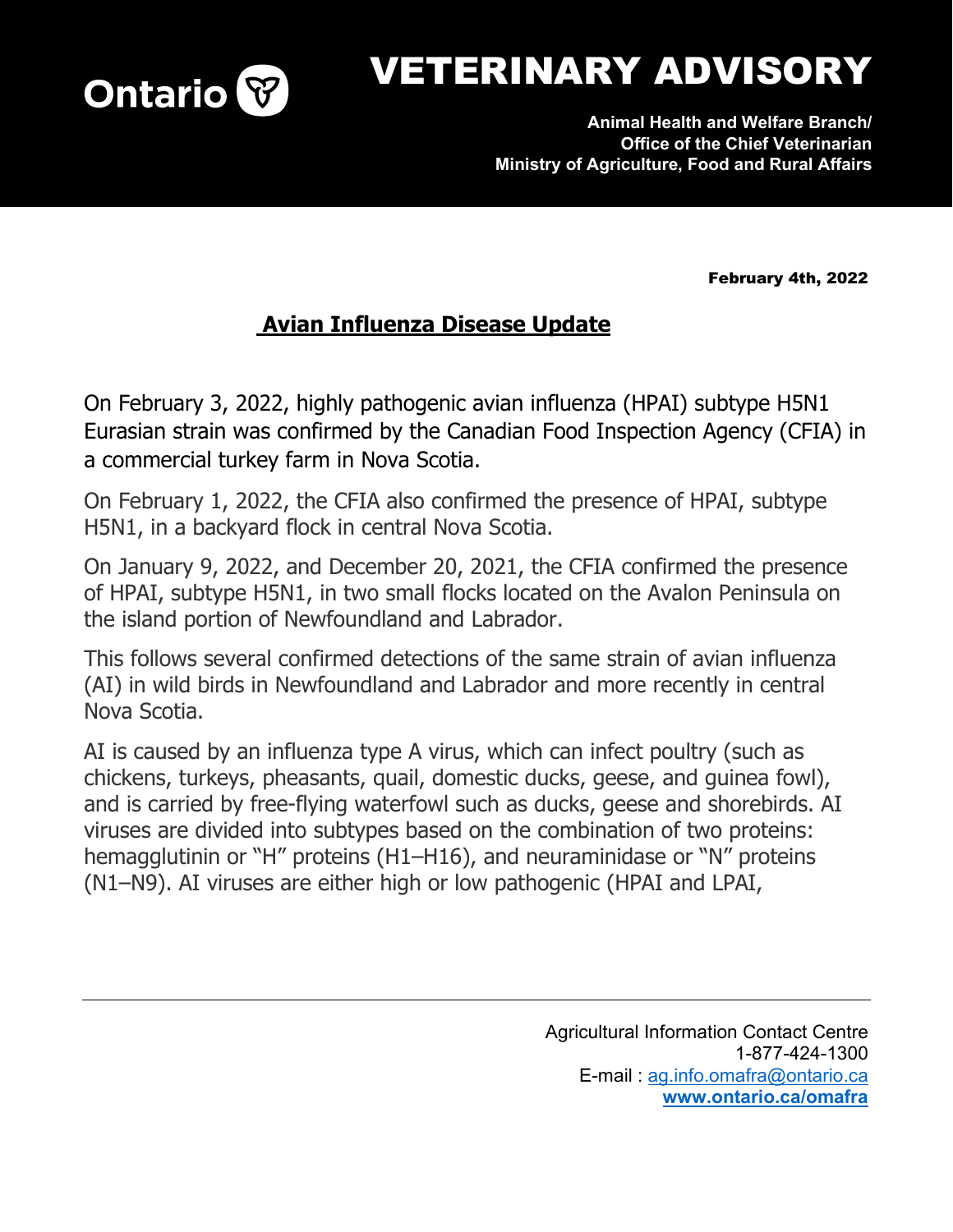respectively) depending on the molecular characteristic of the virus and its ability to cause disease and mortality in chickens.

Both HPAI and LPAI can spread quickly through flocks. LPAI viruses can mutate into highly pathogenic strains, which is why it is important that outbreaks are managed promptly.

The incubation period of AI varies between 2 and 14 days.

Clinical signs of infected birds may include:

- decrease in feed and water consumption, extreme depression, drop in production of eggs, many of which are soft-shelled or shell-less
- high and sudden morbidity and mortality rate
- signs of septicemia: hemorrhages on the hocks; severe edema of eyelids, wattles and comb; haemorrhagic enteritis

To reduce the probability of transmission of H5N1 from wild birds to domestic poultry, strict biosecurity measures should be implemented for all types of poultry holdings. Individuals are encouraged to report findings of dead waterfowl and shorebirds to the Canadian Wildlife Health Cooperative [\(CWHC-](http://www.cwhc-rcsf.ca/report_and_submit.php)[RCSF : Canadian Wildlife Health Cooperative -](http://www.cwhc-rcsf.ca/report_and_submit.php) Réseau canadien pour la santé de [la faune\)](http://www.cwhc-rcsf.ca/report_and_submit.php).

Birds become infected with AI when they have direct contact with diseased or carrier birds. Infected birds may shed the virus in their feces, contaminating the environment. The virus can survive for days in litter, feed, water, soil, dead birds, eggs and feathers. The disease spreads rapidly among birds in close confinement. AI can be brought into a poultry barn by breaches in biosecurity and is most often transmitted from one infected flock to another by movement of infected birds or contaminated equipment or people. Implementing and adhering to biosecurity best management practices is critical to prevent the introduction and spread of the disease. Producer and owner diligence is pivotal to select, implement and maintain specific, effective biosecurity measures.

> Agricultural Information Contact Centre 1-877-424-1300 E-mail : [ag.info.omafra@ontario.ca](mailto:ag.info.omafra@ontario.ca) **[www.ontario.ca/omafra](http://www.ontario.ca/omafra)**